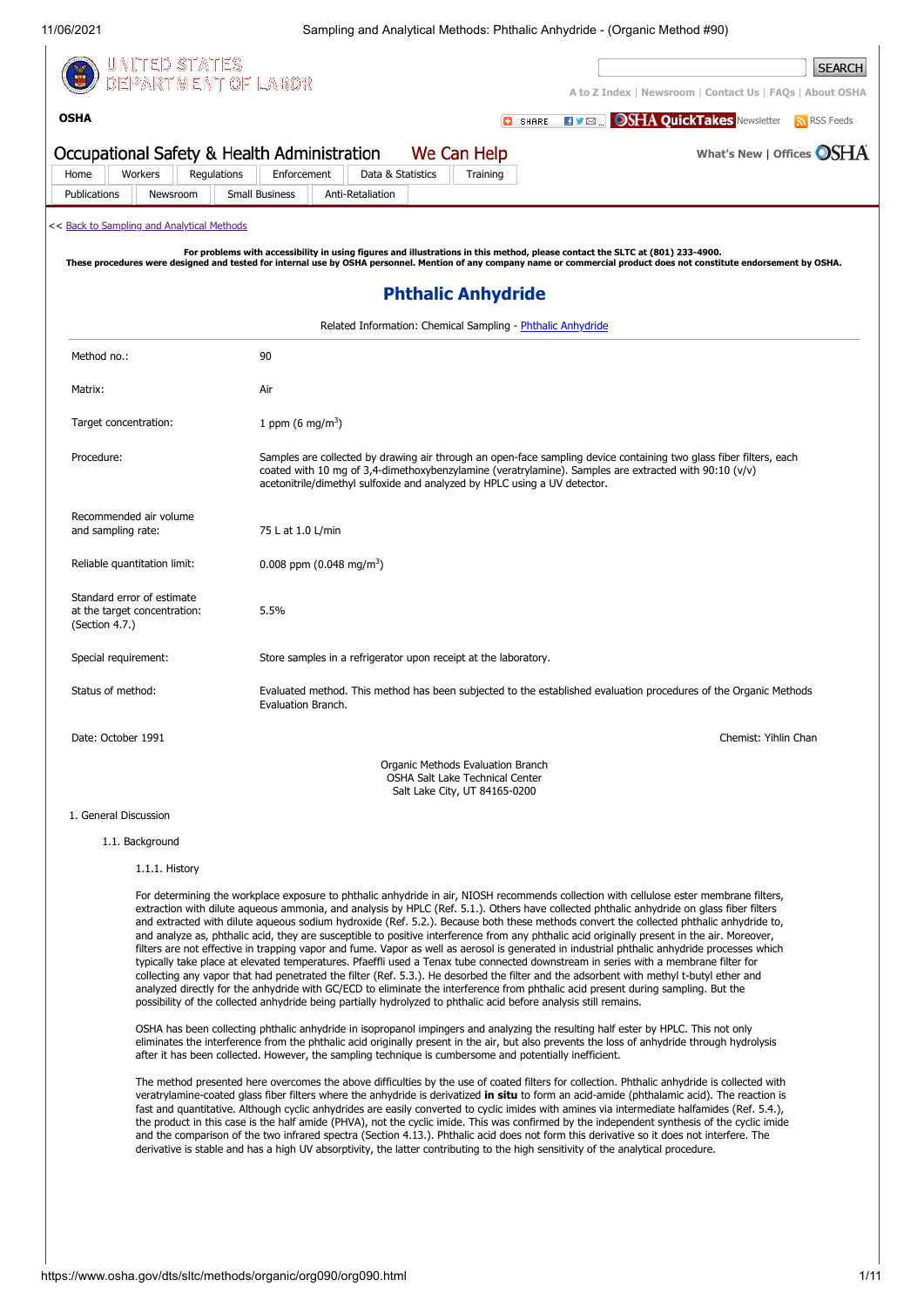$$
\bigotimes_{\text{Ptthalic Anbydride}} \underbrace{r_{H_2}N_{\text{OCH}_3}}_{\text{Peratrylamine}} \longrightarrow \bigotimes_{\text{PPWA}} \underbrace{C^{OOH}_{\text{OCH}_3}}_{\text{PPWA}}
$$



Cyclic Imide

1.1.2. Toxic effects (This section is for information only and should not be taken as the basis of OSHA policy.)

Phthalic anhydride in the form of vapor, fume, or dust irritates the eyes. It is both an irritant and sensitizer of the skin and respiratory tract, and may produce asthma on repeated exposure. Cats repeatedly exposed to 3700 mg/m<sup>3</sup> of phthalic anhydride became drowsy, lost appetite and vomited. Liver and kidney injury occurred. Air concentrations of 30 mg/m<sup>3</sup> caused conjuctivitis in workers. At 25 mg/m<sup>3</sup> there were signs of mucous membrane irritation. Workers exposed to undetermined concentrations of mixed vapors of phthalic acid and phthalic anhydride developed conjuctivitis, bloody nasal discharge, atrophy of the nasal mucosa, hoarseness, cough, occasional bloody sputum, and bronchitis. Several cases of bronchial asthma resulted. There was skin sensitization with occasional urticaria and eczematous response. Phthalic anhydride is a direct but delayed irritant of the skin. It is more severely irritating in the presence of water, due to the pronounced effects of the phthalic acid which is formed. Prolonged or repeated exposure also may cause dermatitis. (Ref. 5.5.)

The ACGIH assigned a TLV-TWA of 1 ppm for phthalic anhydride (Ref. 5.6.). There is no STEL. The OSHA PEL-TWA is also set at 1 ppm (Ref. 5.7.).

1.1.3. Workplace exposure

The following list includes some common operations where exposure to phthalic anhydride may occur (Ref. 5.5.):

(1) use in manufacture of plasticizers for use in polyvinyl chloride, polyvinyl acetate, copolymer resins, cellulosic plastics, alkyd resins, and non-drying oils or natural resins to enhance properties; manufacture of unsaturated polyester resins for use in structural building parts, swimming pools, automotive parts, and luggage

(2) use in synthesis of dyes; use in manufacture of chemicals and chemical intermediates for production of insecticides, insect repellents, chemical reagents, urethane polymers, perfumes, and weed killers

(3) use in manufacture of pharmaceuticals and pharmaceutical intermediates; manufacture of metallic and acid salts; manufacture of epoxy resins as curing and hardening agents

(4) use in manufacture of fire retardants for use as components of polyester resins

1.1.4. Physical properties and other descriptive information (Ref. 5.8. unless noted otherwise)

| chemical name: | phthalic anhydride                                                                                                                                                                        |
|----------------|-------------------------------------------------------------------------------------------------------------------------------------------------------------------------------------------|
| CAS no.:       | 85-44-9                                                                                                                                                                                   |
| synonyms:      | 1.3-isobenzofurandione: 1.2-benzene-dicarboxylic anhydride: PAN:<br>phthalandione; 1,3-phthalandione; phthalanhydride; phthalic acid<br>anhydride; 1,2-benzenedicarboxylic acid anhydride |

structure:



molecular wt: 148.12

melting point: 131°C

boiling point: 284.5°C sublimes (Ref. 5.9.) 295°C sublimes (Ref. 5.10.) vapor pressure: 6.7 Pa (0.05 mmHg) at 20°C flash point: 152°C (closed cup) appearance: white crystalline solid solubility: soluble in acetone, MEK; slightly soluble in ether

## **Derivative** (Ref. 5.11.)

structure:

molecular wt: 315.33

chemical name: N-(3,4-dimethoxybenzyl)phthalamic acid synonyms: 2-[(3,4-dimethoxybenzylamino)carbonyl] benzoic acid; N-veratrylphthalamic acid; N-(2-carboxybenzoyl)veratrylamine; N-(2-carboxybenzoyl)-N-(3,4 dimethoxybenzyl)amine

 $OCH<sub>3</sub>$ соон

appearance: white crystalline solid melting point: 120.0-121.5°C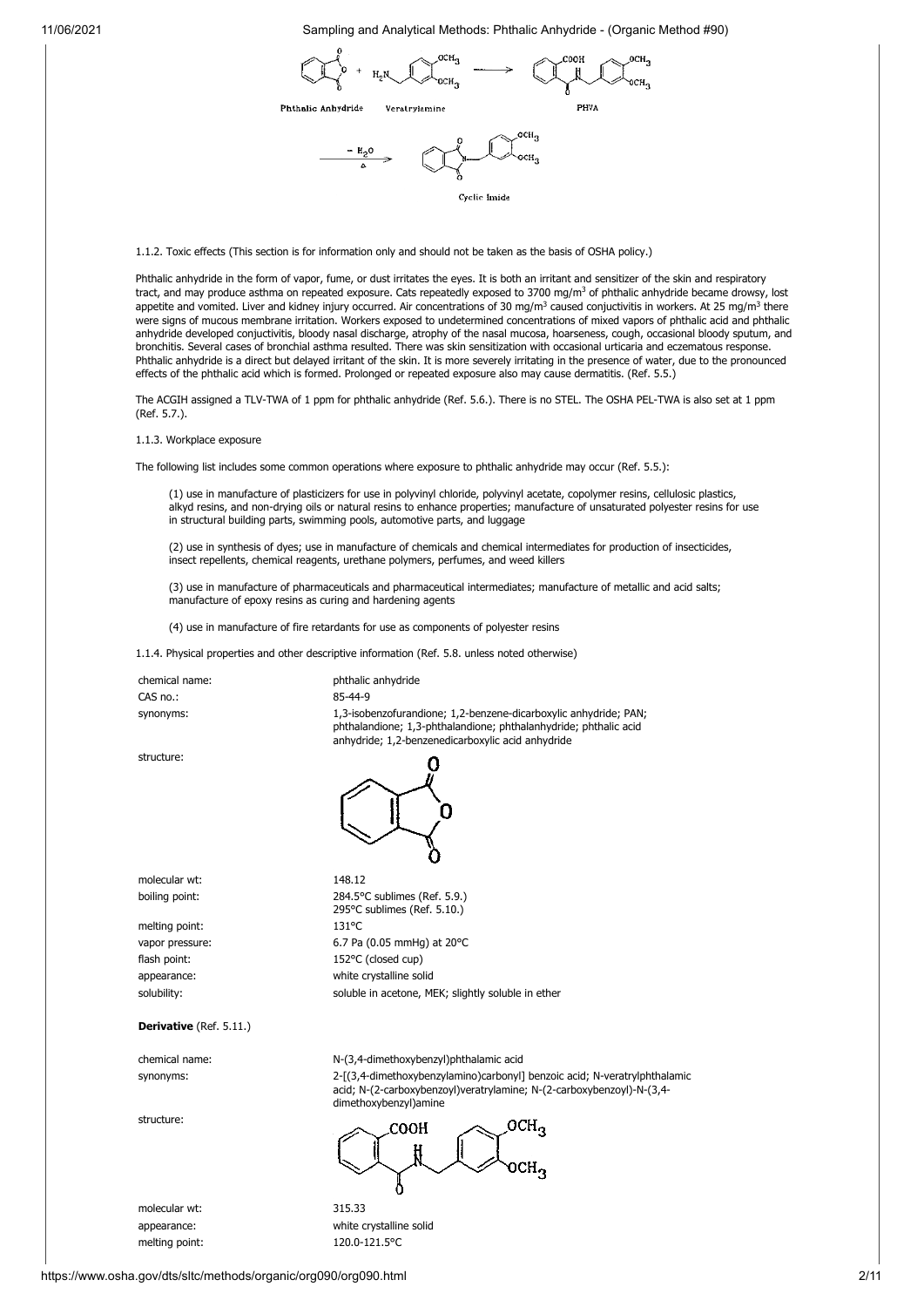solubility: soluble in chloroform, methanol, acetonitrile, dimethyl sulfoxide (DMSO) UV spectrum: Figure 1.1.4.

The analyte air concentrations throughout this method are based on the recommended sampling and analytical parameters. Air concentrations listed in ppm are referenced to 25°C and 101.3 kPa (760 mmHg). The analyte concentrations are listed as those of phthalic anhydride even though the derivative is the actual species analyzed.

#### 1.2. Limit defining parameters

1.2.1. Detection limit of the analytical procedure

The detection limit of the analytical procedure is 2.5 ng per injection (5-µL injection of a 0.5 µg/mL solution). This is the amount of analyte which gave a peak whose height is approximately 5 times the height of baseline noise. (Section 4.1.)

1.2.2. Detection limit of the overall procedure

The detection limit of the overall procedure is 2.34 µg per sample (0.005 ppm, 0.031 mg/m<sup>3</sup>). This is the amount of analyte spiked on the sampling device that, upon analysis, produces a peak similar in size to that of the detection limit of the analytical procedure. (Section 4.2.)

#### 1.2.3. Reliable quantitation limit

The reliable quantitation limit (RQL) is 3.59 µg per sample (0.008 ppm, 0.048 mg/m<sup>3</sup>). This is the smallest amount of analyte spiked on the sampling device which can be quantitated within the requirements of a recovery of at least 75% and a precision ( $\pm$ 1.96 SD) of  $\pm$ 25% or better. (Section 4.3.)

The reliable quantitation limit and detection limits reported in the method are based upon optimization of the instrument for the smallest possible amount of the analyte. When the target concentration of the analyte is exceptionally higher than these limits, they may not be attainable at the routine operating parameters.

#### 1.2.4. Instrument response to the analyte

The instrument response is linear over the concentration range of 0.5 to 2 times the target concentration. (Section 4.4.)

#### 1.2.5. Recovery

The recovery of the phthalic anhydride-veratrylamine derivative (PHVA) from the samples used in a 15-day storage test remained above 80% when the samples were stored at ambient temperature. The recovery remained quantitative after 15 days when the samples were stored at 0°C. (Section 4.5.)

#### 1.2.6. Precision (analytical procedure)

The pooled coefficient of variation obtained from replicate injections of analytical standards at 0.5, 1, and 2 times the target concentration is 0.015. (Section 4.6.)

#### 1.2.7. Precision (overall procedure)

The precision at the 95% confidence level for the ambient 15-day storage test is ±10.8%. (Section 4.7.) This includes ±5% for sampling error.

## 1.2.8. Reproducibility

Six samples prepared by liquid spike and a draft copy of this procedure were given to a chemist unassociated with this evaluation. The samples were analyzed after 11 days of storage at 0°C. No individual sample result deviated from its theoretical value by more than the precision reported in Section 1.2.7. (Section 4.8.)

#### 1.3. Advantages

Phthalic anhydride is derivatized **in situ**, eliminating the hydrolysis problem during storage. There is no interference from phthalic acid. The sampling procedure is simple and convenient.

## 2. Sampling Procedure

#### 2.1. Apparatus

2.1.1. A personal sampling pump that can be calibrated to within ±5% of the recommended flow rate with the sampling device in line.

2.1.2. A three-piece polystyrene cassette containing two glass fiber filters, each coated with 10 mg of veratrylamine, and assembled as shown in Figure 2.1.2.

The coated filters are prepared by applying 0.4 mL of a freshly prepared solution of 25 mg/mL veratrylamine in methanol to each glass fiber filter and allowing them to dry in a hood or under vacuum. The coated filters should be stored in a closed container in a refrigerator and be used within a month after preparation.

### 2.2. Reagents

No reagents are required for sampling.

2.3. Sampling technique

2.3.1. Prepare the sampler for open-face sampling by removing the top piece and the end plug from the bottom piece. Attach the sampler to the sampling pump with a piece of flexible tubing and place it in the worker's breathing zone with the open face of the cassette facing down.

2.3.2. Replace the top piece and the two end plugs after sampling. Seal the sample end-to-end with an official OSHA seal (Form 21).

2.3.3. Submit at least one blank with each set of samples. Handle the blank the same as the other samples except draw no air through it.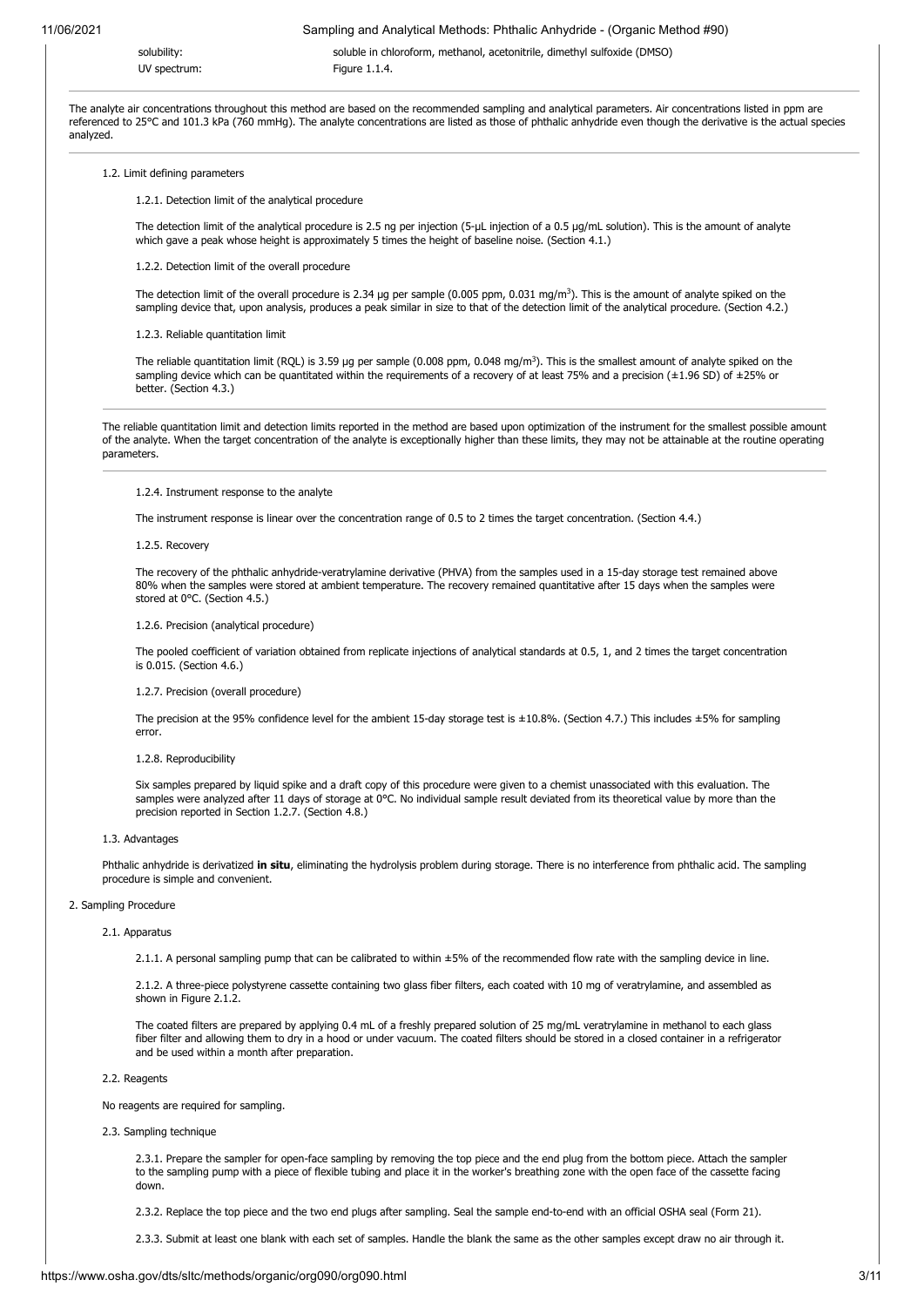2.3.4. List any potential interferences on the sample data sheet.

2.3.5. Submit the samples to the laboratory for analysis as soon as possible after sampling. If samples can not be shipped the same day, store at reduced temperature.

2.4. Sampler capacity

Sampler capacity was found to increase with increasing humidity. Sampler capacity measured at 10% RH, 25°C, and 2 times the target concentration exceeds 100 L. (Section 4.9.)

2.5. Extraction efficiency and stability of extracted samples (Section 4.10.)

2.5.1. The average extraction efficiency for PHVA from six veratrylamine-treated glass fiber filters at the target concentration was 99.1%.

2.5.2. Extracted samples remain stable for at least 1 day, with an average recovery of 98.2%.

- 2.6. Recommended air volume and sampling rate
	- 2.6.1. Collect 75 L at 1.0 L/min.

2.6.2. For short-term sampling, collect 15 L at 1.0 L/min.

### 2.7. Interferences (sampling)

Excessive amounts of compounds that can react with veratrylamine (such as isocyanates, acid chlorides, and anhydrides other than phthalic) may reduce the sampler capacity by consuming part of the derivatizing agent.

#### 2.8. Safety precautions (sampling)

Attach the sampling equipment to the worker in such a manner that it will not interfere with work performance or safety. Follow all safety practices applicable to the work area.

#### 3. Analytical Procedure

3.1. Apparatus

3.1.1. An HPLC equipped with a UV detector. A Waters 600E pump, 900 photodiode array detector, and WISP autosampler were used in this evaluation.

3.1.2. An HPLC column capable of separating veratrylamine, PHVA, and any interferences. A Waters Radial-Pak 100-mm × 8-mm i.d. cartridge containing Nova-Pak C18 (end-capped 5-m spherical particles) was used in conjunction with a Waters RCM-100 Radial Compression module.

3.1.3. An electronic integrator or other suitable means of measuring detector response. A Waters 860 Networking Computer System was used in this evaluation.

3.1.4. Sample vials, 4-mL glass, with Teflon-lined septum caps. WISP vials were used in this evaluation.

3.1.5. Volumetric flasks and pipets.

3.1.6. A mechanical shaker. A Fisher Roto-Rack was used in this evaluation.

## 3.2. Reagents

3.2.1. Phthalic anhydride-veratrylamine derivative (PHVA). Synthesized and purified as in Section 4.12.

3.2.2. Extraction solvent: acetonitrile/dimethyl sulfoxide 90:10 (v/v). Both solvents were b&j Brand High Purity Solvent grade and were obtained from Baxter.

3.2.3. Phosphoric acid. Phosphoric acid, Baker Analyzed Reagent grade, was obtained from J T Baker.

3.2.4. Water, HPLC grade. The water was obtained from a Millipore Milli-Q water purification system.

3.3. Standard preparation

3.3.1. Prepare stock standards by weighing 10-20 mg of PHVA in 10-mL volumetric flasks and diluting to volume with the extraction solvent. Apply a factor of 0.4697 to the weight of PHVA to convert it to that of phthalic anhydride. For example, 10 mg of PHVA dissolved in 10 mL will give a standard stock solution representing 0.4697 mg/mL or 469.7 µg/mL of phthalic anhydride.

(MW phthalic anhydride)/(MW PHVA) =  $148.12/315.33$  = 0.4697

3.3.2. Prepare analytical standards by diluting the stock standards with the extraction solvent. An analytical standard of 112.5 µg/mL (450) µg/sample) represents a target concentration sample.

3.3.3. Prepare a sufficient number of standards to generate a calibration curve. Analytical standard concentrations must bracket sample concentrations.

3.4. Sample preparation

3.4.1. Transfer the two filters to separate WISP vials. This is best accomplished by double-folding the filter with the folds parallel.

3.4.2. Add 4.0 mL of the extraction solvent to each vial.

3.4.3. Cap the vials and shake them on a mechanical shaker for 1 h.

### 3.5. Analysis

3.5.1. HPLC conditions

column: Nova-pak C18 (8 mm × 100 mm, 5-µ particle size) eluent: water/acetonitrile/phosphoric acid 73:27:0.1 (v/v/v)

https://www.osha.gov/dts/sltc/methods/organic/org090/org090.html 4/11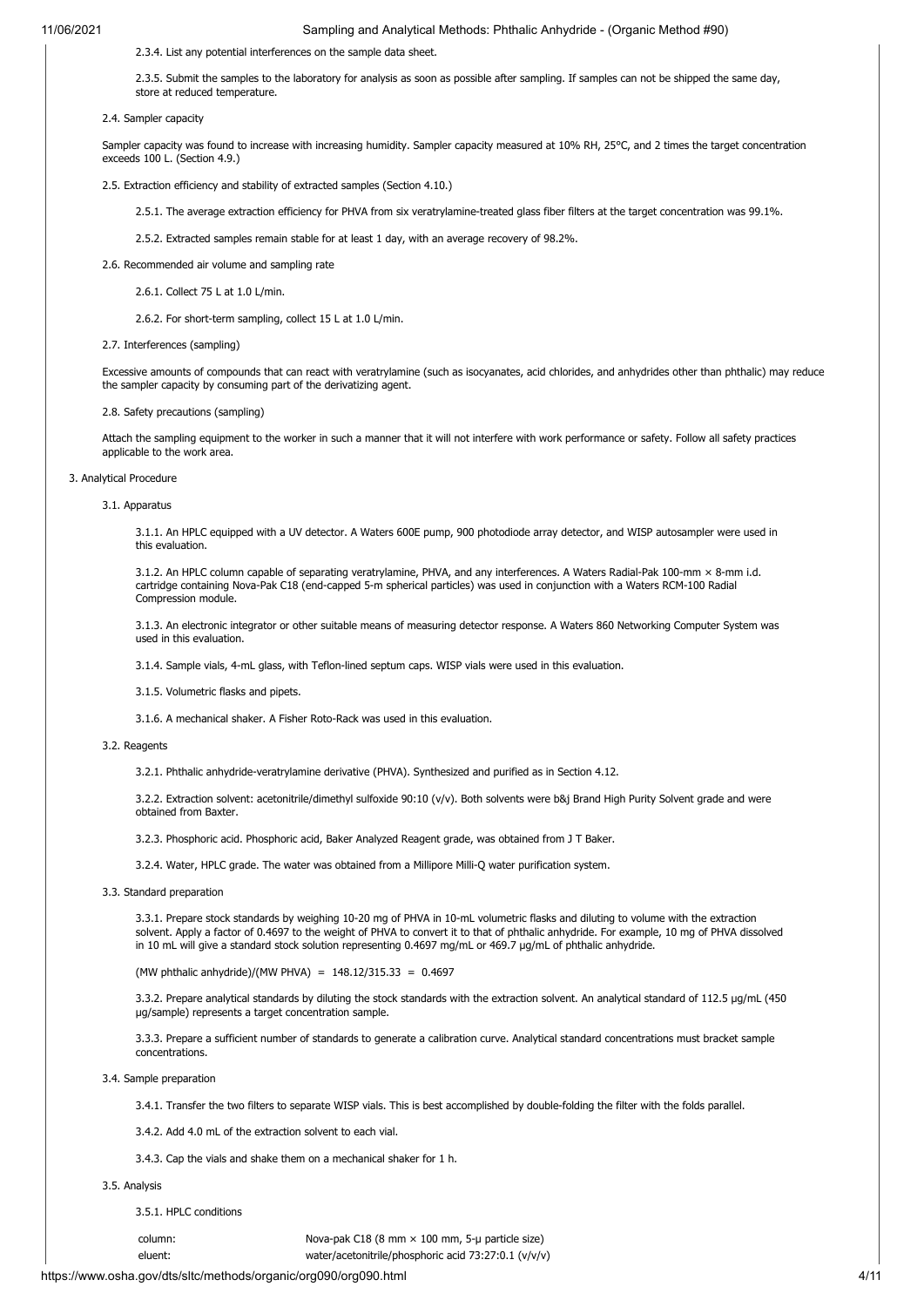| flow rate:        | $2.0$ mL/min  |
|-------------------|---------------|
| injection volume: | $5 \mu L$     |
| retention time:   | 5.8 min       |
| chromatogram:     | Figure 3.5.1. |
| UV detector:      | 200 nm        |
|                   |               |

3.5.2. Construct a calibration curve using an external standard method by plotting micrograms per milliliter versus detector response of standards.

3.6. Interferences (analytical)

3.6.1. Any compound that absorbs at 200 nm and has a similar retention time as PHVA is a potential interference. Generally, chromatographic conditions can be altered to separate an interference.

3.6.2. Retention time on a single column is not considered proof of chemical identity. Additional means of identification include: GC/MS, analysis using an alternate HPLC column, detection at another wavelength, and comparison of absorbance response ratios.

### 3.7. Calculations

The analyte amount for samples is obtained from the calibration curve in terms of micrograms per milliliter uncorrected for extraction efficiency. The back filter is analyzed primarily to determine if there was any breakthrough from the front filter during sampling. If a significant amount of analyte is found on the back filter (e.g., greater than 25% of the amount found on the front filter), this fact should be reported with sample results. If any analyte is found on the back filter, it is added to the amount found on the front filter. The analyte amount is then corrected by subtracting the amount found in the blank. The air concentration is obtained by using the following equations.

$$
(\mu g/mL) (4 mL)
$$

 $mg/m<sup>3</sup> =$ (liters of air sampled) (extraction efficiency)

ppm = (mg/m<sup>3</sup>) (24.46)

(148.12)

where 24.46 = molar volume (liters) at 101.3 kPa (760 mmHg) and  $25^{\circ}$ C 148.12 = molecular weight of phthalic anhydride

3.8. Safety precautions (analytical)

Avoid skin contact and inhalation of all chemicals. Restrict the use of all chemicals to fume hood when possible. Wear gloves, safety glasses and a lab coat when working with chemicals.

#### 4. Backup Data

4.1. Detection limit of the analytical procedure

The detection limit of the analytical procedure is 2.5 ng (5-µL injection of a 0.5 µg/mL solution). This is the amount of analyte that will give a peak with height approximately 5 times the baseline noise. A chromatogram of the detection limit of the analytical procedure is shown in Figure 4.1.

4.2. Detection limit of the overall procedure

The detection limit of the overall procedure is 2.34 µg per sample (0.005 ppm, 0.031 mg/m<sup>3</sup>). This is the amount of analyte spiked on the sampling device which allows recovery of an amount equivalent to the detection limit of the analytical procedure. Six veratrylamine-coated glass fiber filters were each liquid spiked with PHVA equivalent to 2.34 µg of phthalic anhydride (10 µL of a 234.4 µg/mL solution). The samples were stored at room temperature and extracted 4 h later with 4.0 mL of the extraction solvent. The injection size listed in the analytical procedure (5 µL) was used in the determination of the detection limit of the overall procedure.

| Table 4.2.                               |  |
|------------------------------------------|--|
| Detection Limit of the Overall Procedure |  |

| sample<br>number | theoretical amount<br>$(\mu g)$ | amount recovered<br>$(\mu g)$ | Recovery<br>(%) |
|------------------|---------------------------------|-------------------------------|-----------------|
|                  | 2.34                            | 2.24                          | 95.7            |
| 2                | 2.34                            | 1.68                          | 71.8            |
| 3                | 2.34                            | 1.91                          | 81.6            |
| 4                | 2.34                            | 1.96                          | 83.8            |
| 5                | 2.34                            | 1.75                          | 74.8            |
| 6                | 2.34                            | 2.80                          | 119.7           |

## 4.3. Reliable quantitation limit

The reliable quantitation limit is 3.59 µg per sample (0.008 ppm, 0.048 mg/m<sup>3</sup>). Because the recovery data in Section 4.2. did not meet the requirement of the precision ( $\pm$ 1.96 SD) being  $\pm$ 25% or better, the experiment was repeated at a higher level (14 µL of a 256.7 µg/mL solution).

| Table 4.3.                  |
|-----------------------------|
| Reliable Quantitation Limit |

| sample | amount spiked | amount recovered | recovery |
|--------|---------------|------------------|----------|
| no.    | $(\mu g)$     | $(\mu g)$        | (%)      |
|        | 3.59          | 3.08             |          |

https://www.osha.gov/dts/sltc/methods/organic/org090/org090.html 5/11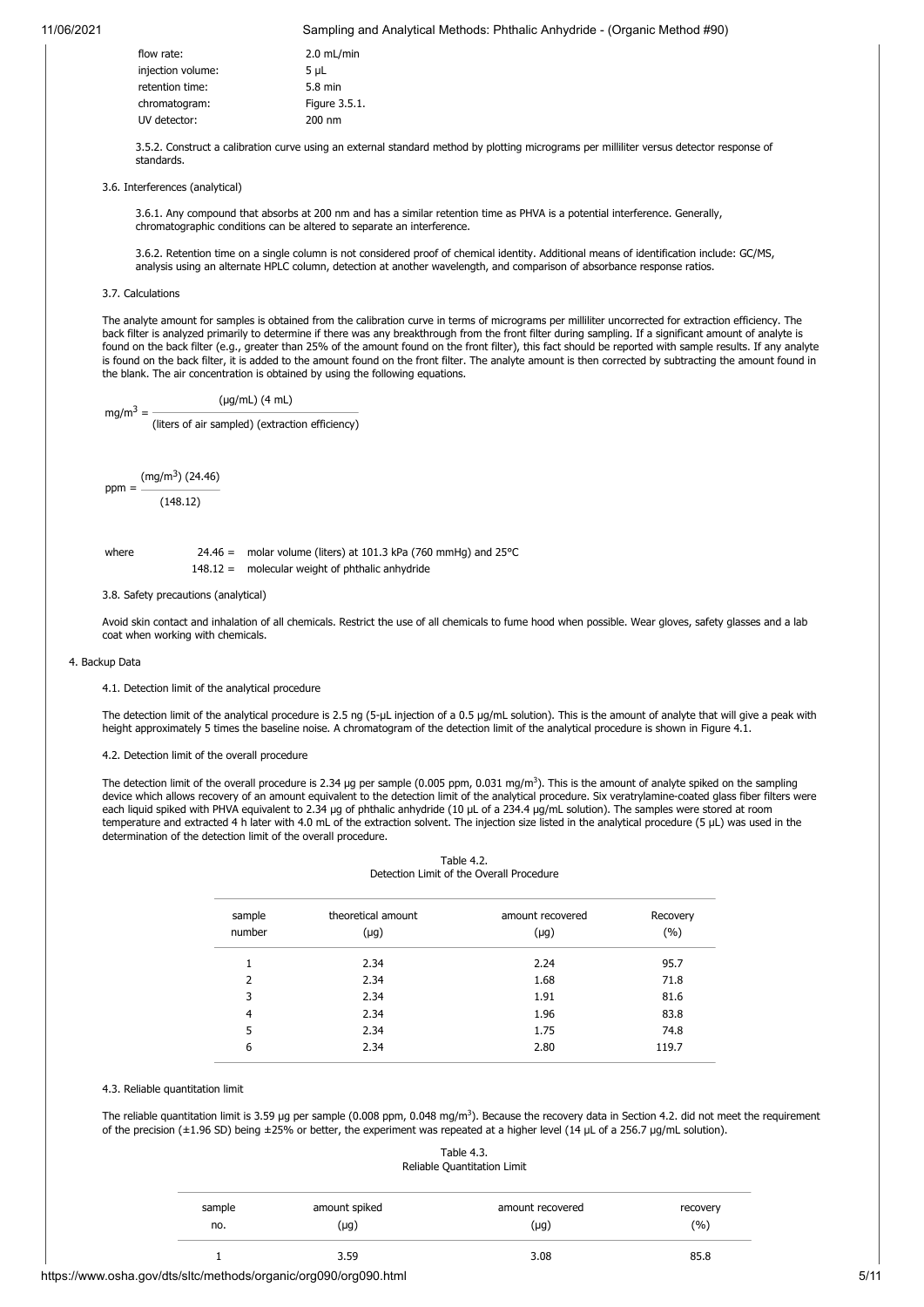| $\overline{2}$ |   |     | 3.59                            | 3.13 | 87.2 |
|----------------|---|-----|---------------------------------|------|------|
| 3              |   |     | 3.59                            | 3.25 | 90.5 |
| $\overline{4}$ |   |     | 3.59                            | 3.07 | 85.5 |
| 5              |   |     | 3.59                            | 3.30 | 91.9 |
| 6              |   |     | 3.59                            | 3.10 | 86.4 |
|                |   |     |                                 |      |      |
|                | ≅ | $=$ | 87.9%                           |      |      |
|                |   |     | $SD = 2.7\%$                    |      |      |
|                |   |     | Precision = $\pm (1.96)(2.7\%)$ |      |      |
|                |   |     | $= 15.2\%$                      |      |      |
|                |   |     |                                 |      |      |

## 4.4. Instrument response

The instrument response to PHVA over the range of 0.5 to 2 times the target concentration is linear with a slope of 69142 area counts per microgram per milliliter. The response to PHVA at 200 nm was determined by multiple injections of analytical standards. The data are summarized in Table 4.4. and presented graphically in Figure 4.4.

| Table 4.4.<br>Instrument Response to PHVA |             |           |           |  |
|-------------------------------------------|-------------|-----------|-----------|--|
| $\times$ target concn                     | $0.5\times$ | $1\times$ | $2\times$ |  |
| µg/mL                                     | 59.94       | 119.9     | 239.8     |  |
| area counts                               | 4201358     | 8381991   | 16337866  |  |
|                                           | 4160459     | 8136538   | 16403170  |  |
|                                           | 4109023     | 8212463   | 16717588  |  |
|                                           | 4113166     | 7993093   | 16986161  |  |
|                                           | 4220818     | 8207300   | 16554520  |  |
|                                           | 4244108     | 8125144   | 16491330  |  |
| X                                         | 4174822     | 8176088   | 16581772  |  |

## 4.5. Storage data

Thirty-six samples were prepared by liquid spiking PHVA at the target concentration. Humid air (80% RH) was pulled through the samples at 1.0 L/min for 75 min. Six samples were analyzed on the same day. Fifteen samples were stored in a refrigerator (0°C) and the other fifteen were stored in the dark at ambient temperature (20-25°C). Every few days over a 15-day period, three samples were selected from each of the two sets and analyzed. The results are listed in Table 4.5. and presented graphically in Figures 4.5.1. and 4.5.2.

## Table 4.5. Storage Test

| storage time<br>(days) | % recovery<br>(ambient) |      |       |       | % recovery<br>(refrigerated) |       |
|------------------------|-------------------------|------|-------|-------|------------------------------|-------|
| $\mathbf 0$            | 95.4                    | 95.8 | 103.6 | 95.4  | 95.8                         | 103.6 |
| $\mathbf 0$            | 96.5                    | 98.6 | 94.9  | 96.5  | 98.6                         | 94.9  |
| 3                      | 94.9                    | 95.2 | 95.3  | 98.2  | 97.6                         | 99.5  |
| 6                      | 91.2                    | 90.2 | 90.4  | 97.3  | 96.8                         | 99.1  |
| 9                      | 87.1                    | 88.5 | 89.4  | 97.3  | 98.3                         | 95.2  |
| 13                     | 84.4                    | 86.8 | 86.1  | 100.4 | 100.9                        | 100.3 |
| 15                     | 80.9                    | 82.6 | 89.0  | 106.5 | 98.8                         | 100.1 |
|                        |                         |      |       |       |                              |       |

## 4.6. Precision (analytical procedure)

The precision of the analytical procedure is 0.015. The precision of the analytical procedure is defined as the pooled coefficient of variation determined from multiple injections of analytical standards representing 0.5, 1, and 2 times the target concentration (Section 4.4.).

|                                | Table 4.6.<br>Precision of the Analytical Procedure<br>(based on the data of Table 4.4.) |           |        |
|--------------------------------|------------------------------------------------------------------------------------------|-----------|--------|
| x target concn                 | $0.5\times$                                                                              | $1\times$ | 2x     |
| SD <sup>1</sup>                | 56494                                                                                    | 128328    | 237608 |
| CV                             | 0.014                                                                                    | 0.016     | 0.014  |
| $\overline{\text{CV}} = 0.015$ |                                                                                          |           |        |

<sup>1</sup> standard deviation in area counts

4.7. Precision (overall procedure)

The precision of the overall procedure is determined from the storage data. The determination of the standard error of estimate (SEE) for a regression line plotted through the graphed storage data allows the inclusion of storage time as one of the factors affecting overall precision. The SEE is similar to the standard deviation except it is a measure of dispersion of data about a regression line instead of about a mean. It is determined with the following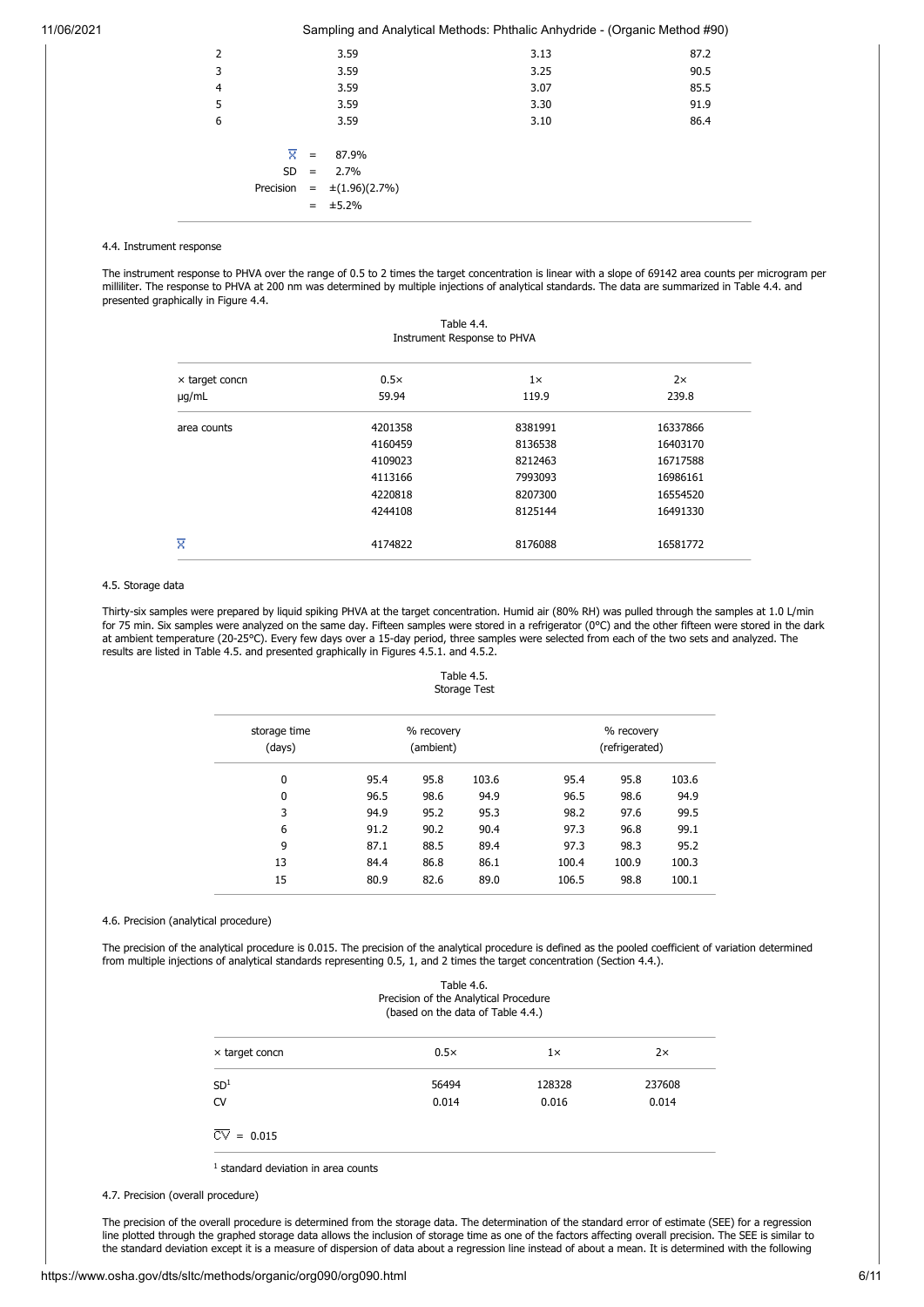equation:

$$
SEE = \left[\frac{\sum (Y_{obs} - Y_{est})^2}{n - k}\right]^{1/2}
$$
 where  $n = \text{total no. of data points}$   
\n $k = 2$  for linear regression  
\n $k = 3$  for quadratic regression  
\n $Y_{obs} = \text{observed } \% \text{ recovery at a given time}$   
\n $Y = \text{estimated } \% \text{ recovery from the regression line at the same given}$ 

 $Y_{\text{est}}$  = estimated % recovery from the regression line at the same given time

An additional ±5% for pump error is added to the SEE by the addition of variances. The precision at the 95% confidence level is obtained by multiplying the SEE (with pump error included) by 1.96 (the z-statistic from the standard normal distribution at the 95% confidence level). The 95% confidence intervals are drawn about their respective regression lines in the storage graphs as shown in Figure 4.5.2. The precision of the overall procedure of ±10.8% was obtained from Figure 4.5.2.

# 4.8. Reproducibility data

Six samples, prepared by liquid-spiking a known amount of PHVA, and a draft copy of this method were given to a chemist unassociated with this evaluation. The samples were stored for 11 days at about 0°C before being analyzed. No sample result had a percent deviation greater than the precision of the overall procedure.

| Table 4.8.           |
|----------------------|
| Reproducibility Data |

| sample no.     | µg found | µg expected | % found | % deviation |
|----------------|----------|-------------|---------|-------------|
|                | 268.7    | 281.0       | 95.6    | $-4.4$      |
| 2              | 279.8    | 281.0       | 99.6    | $-0.4$      |
| 3              | 269.5    | 281.0       | 95.9    | $-4.1$      |
| $\overline{4}$ | 254.2    | 281.0       | 90.5    | $-9.5$      |
| 5              | 281.4    | 281.0       | 100.1   | $+0.1$      |
| 6              | 272.5    | 281.0       | 97.0    | $-3.0$      |

#### 4.9. Sampler capacity

A test atmosphere of phthalic anhydride was generated by drawing air of controlled humidity through a U-tube that contained granules of phthalic anhydride. The U-tube was submerged in an oil bath maintained at 48°C. The test atmosphere passed through a cylindrical chamber (33 mm i.d. × 160 mm) and through two veratrylamine-treated glass fiber filters separated by spacers. At 30 minutes intervals, the air flow was stopped, the back filter was replaced with a new one, and the sampling resumed. This was repeated six times. The flow rate was 1.0 L/min. At the end of the experiment, the filters were analyzed and the upstream and downstream concentrations of phthalic anhydride calculated. The ratio of the downstream air concentration to the upstream concentration was defined as breakthrough. Many experiments were run, with varying flow rate, veratrylamine loading, and humidity. Sampler capacity improved with increased veratrylamine loading, decreasing flow rate, and most importantly, increasing humidity. A relative humidity of 10% at 24.5°C (dew point of -8.0°C) and a flow rate of 1.0 L/min were selected as the testing conditions for the sampler capacity at its most conservative. The breakthrough under these conditions are summarized in Table 4.9. and plotted in Figure 4.9. Figure 4.9. also shows breakthrough curve at 20% relative humidity for comparison. Because the phthalic anhydride concentration of the test atmosphere varied slightly from run to run, "cumulative amount collected" was plotted on the x-axis so that the breakthrough curves of more than one run can be put on a single graph. The cumulative amount collected for each interval was calculated by multiplying the air concentration with the midpoint air volume. The 5% breakthrough point was reached in about 1200  $\mu$ g, or 100 L at 12 mg/m<sup>3</sup>.

Table 4.9. Breakthrough Data at 2× Target Concentration

| sample       | amt found | air vol. | mg/m <sup>3</sup> | BT   | cumulative    |
|--------------|-----------|----------|-------------------|------|---------------|
|              | $(\mu g)$ | (L)      |                   | (%)  | amt $(\mu g)$ |
| $0-30$ min   | 0         | 30.63    | 0                 | 0    | 175           |
| 30-60 min    | 0         | 30.63    | 0                 | 0    | 526           |
| 60-90 min    | 0         | 30.63    | 0                 | 0    | 876           |
| 90-120 min   | 19.58     | 30.63    | 0.639             | 5.6  | 1226          |
| 120-150 min  | 76.36     | 30.63    | 2.493             | 21.8 | 1577          |
| 150-180 min  | 101.21    | 30.63    | 3.304             | 28.9 | 1927          |
| front filter | 1905.12   |          |                   |      |               |
| total        | 2102.27   | 183.78   | 11.44             |      |               |

BT = breakthrough

4.10. Extraction efficiency and stability of extracted samples

4.10.1. Extraction efficiency

The extraction efficiency for PHVA was determined by analyzing six veratrylamine-impregnated glass fiber filters that had been liquidspiked with PHVA at the target concentration. These samples were stored at ambient temperature overnight before the extraction and analysis. The average extraction efficiency was 99.1%.

| Table 4.10.1.                |
|------------------------------|
| <b>Extraction Efficiency</b> |

| sample no. | µg spiked | µg recovered | % recovery |
|------------|-----------|--------------|------------|
|            | 451.6     | 446.2        | 98.8       |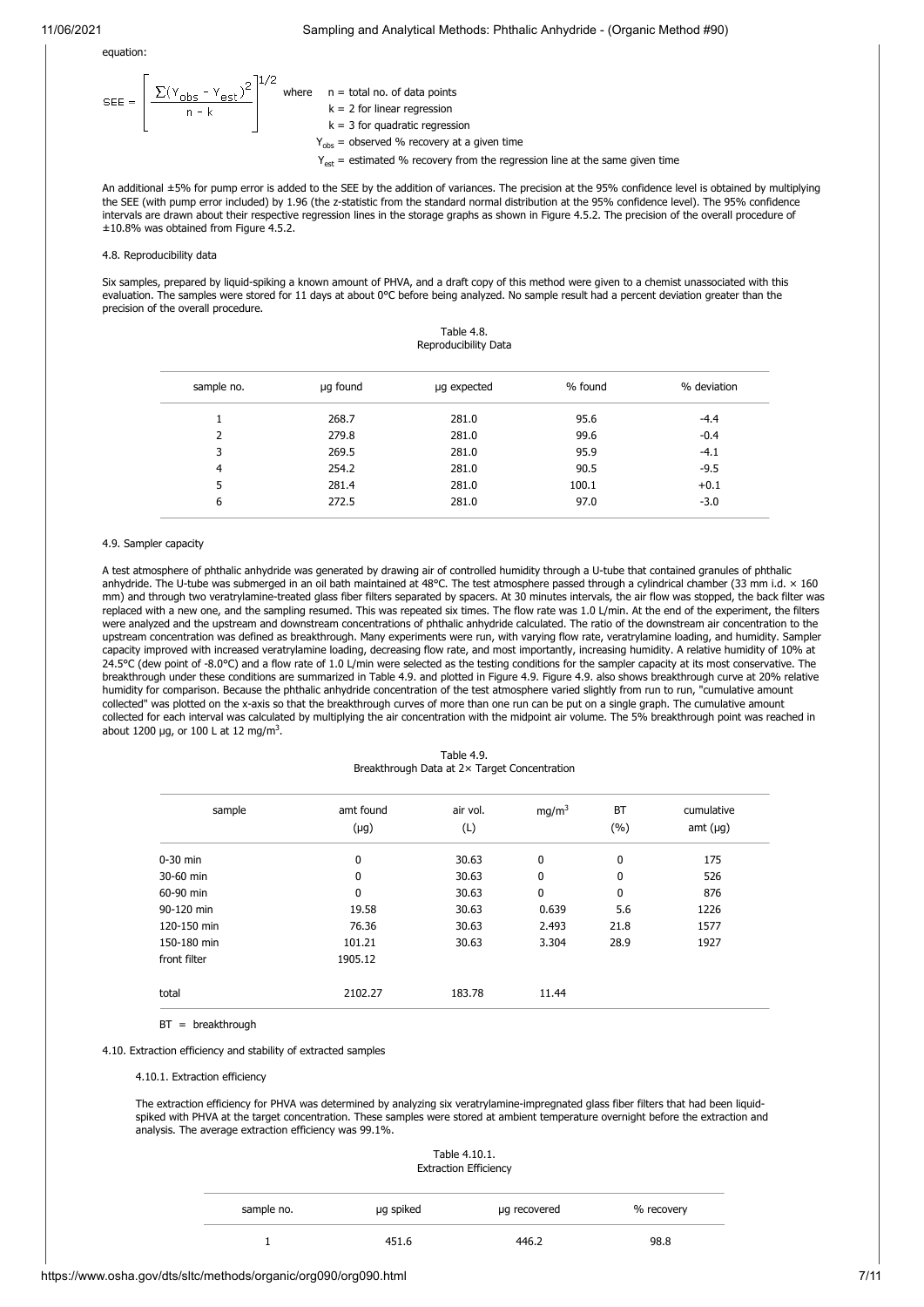| ≅ |       |       | 99.1 |
|---|-------|-------|------|
| 6 | 451.6 | 450.6 | 99.8 |
| 5 | 451.6 | 446.8 | 98.9 |
| 4 | 451.6 | 447.2 | 99.0 |
| 3 | 451.6 | 446.4 | 98.8 |
| 2 | 451.6 | 448.6 | 99.3 |
|   |       |       |      |

## 4.10.2. Stability of the extracted samples

The stability of the extracted samples was investigated by reanalyzing the extracted samples with fresh standards 1 day after the original analysis. The samples had been recapped and stored at room temperature. The change in the recovery averaged -0.9%.

| Table 4.10.2.                         |  |  |  |
|---------------------------------------|--|--|--|
| <b>Stability of Extracted Samples</b> |  |  |  |

| initial<br>recovery (%) | recovery after<br>1 day $(\% )$ | change<br>(%) |
|-------------------------|---------------------------------|---------------|
| 98.8                    | 98.4                            | $-0.4$        |
| 99.3                    | 98.8                            | $-0.5$        |
| 98.8                    | 97.9                            | $-0.9$        |
| 99.0                    | 98.3                            | $-0.7$        |
| 98.9                    | 98.1                            | $-0.8$        |
| 99.8                    | 97.9                            | $-1.9$        |
|                         |                                 |               |

## 4.11. Chromatograms

A chromatogram at the detection limit of the analytical procedure is shown in Figure 4.1. and a chromatogram of one of the 15-day refrigerated samples is shown in Figure 3.5.1.

## 4.12. Synthesis of PHVA

#### 4.12.1. Reagents

Veratrylamine, 97%, from Aldrich Phthalic anhydride, 99+%, ACS reagent, from Aldrich Toluene, b&j Brand, High Purity Solvent, from Baxter Isooctane, Optima, from Fisher Scientific Chloroform, Optima, from Fisher Scientific

## 4.12.2. Apparatus

Erlenmeyer flasks Filtering flask Fritted-glass filtering funnel Explosion-proof hot plate

## 4.12.3. Procedure

Add 1.48 g (0.01 mole) of phthalic anhydride to a solution of 1.67 g (0.01 mole) of veratrylamine in 10 mL of chloroform. Stir the mixture for 10 min. Evaporate the chloroform in a hood. Dissolve the residue in a minimal amount of chloroform. While heating on a hot plate, slowly add isooctane until the solution just becomes cloudy. Clear the solution with an addition of a few drops of chloroform. Remove from the hot plate. After the solution has cooled to room temperature, store in a freezer overnight. Collect the crystals that formed. The melting point should be 120.0-121.5°C. The yield should be quantitative.

4.13. Cyclic imide of PHVA

#### 4.13.1. Synthesis

Phthalic anhydride (99+%) 7.48 g (0.05 mole) and veratrylamine (97%) 8.62 g (0.05 mole) were dissolved in 150 mL of toluene and refluxed under a Dean Stark trap overnight. About 1.0 mL of water was collected. The solution was cooled to room temperature and the crystalline product was collected by filtration. The yield of the first crop was 11.65 g (78.4%); m.p. 149.5-150.5°C.

## 4.13.2. Comparison of the IR Spectra of PHVA and its cyclic imide

The IR spectra of PHVA and its cyclic imide were obtained from their nujol films. PHVA showed absorptions at 3340 cm-1 for the N-H stretching of the secondary amide functional group, 1695 cm-1 for the carbonyl stretching of the carboxyl group, and 1645 cm-1 for the carbonyl stretching of the secondary amide group (the "Amide I band"). The cyclic imide of PHVA, on the other hand, showed 1770 and 1700 cm-1 bands, indicative of the five-membered cyclic imide structure (Ref. 5.12.), and the 3340 cm-1 N-H stretching band is missing. The spectra are consistent with the structures.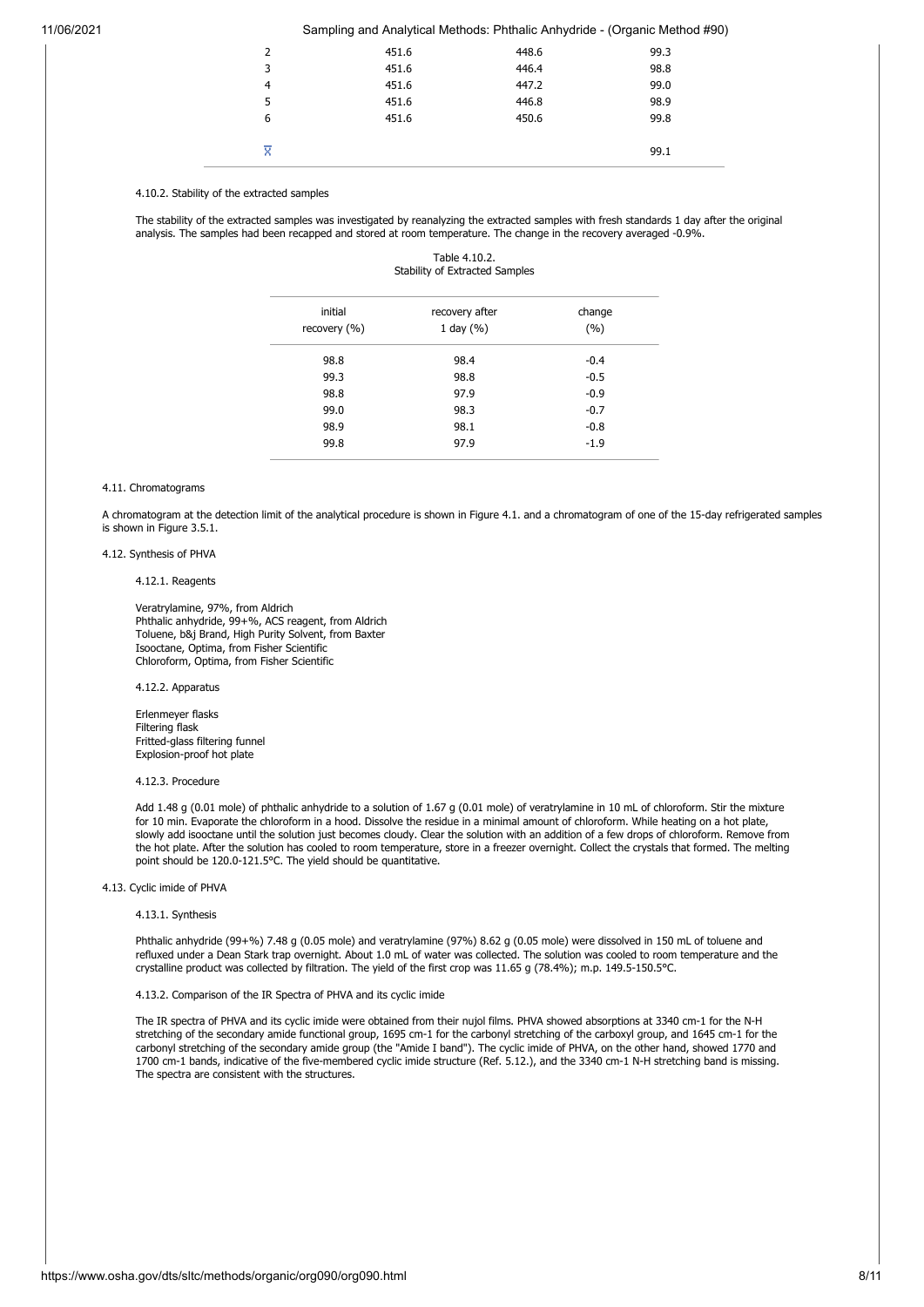









Figure 4.1. Chromatogram of the detection limit of the analytical procedure.  $1 = PHVA$ .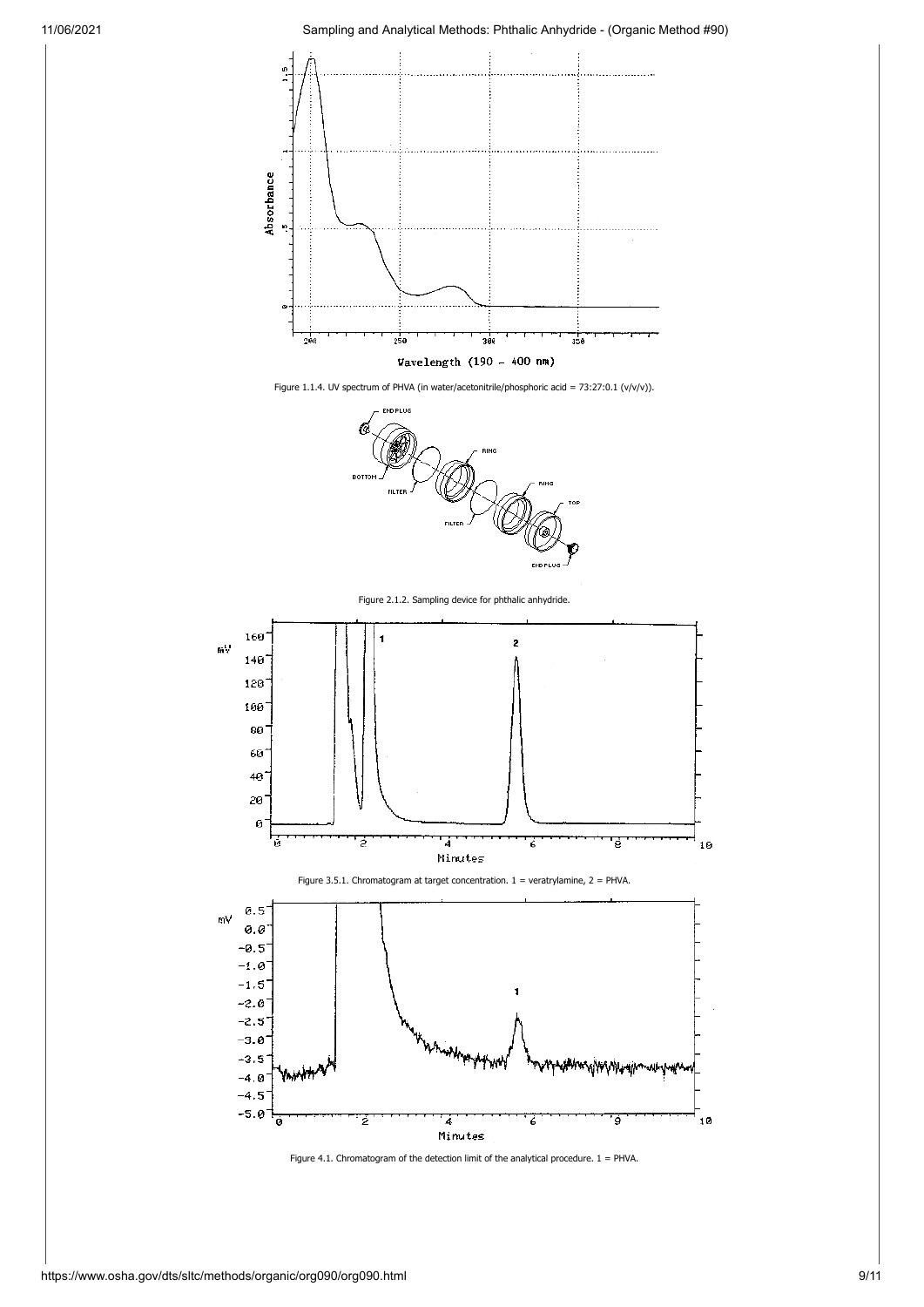

Figure 4.5.2. Storage test at ambient temperature.